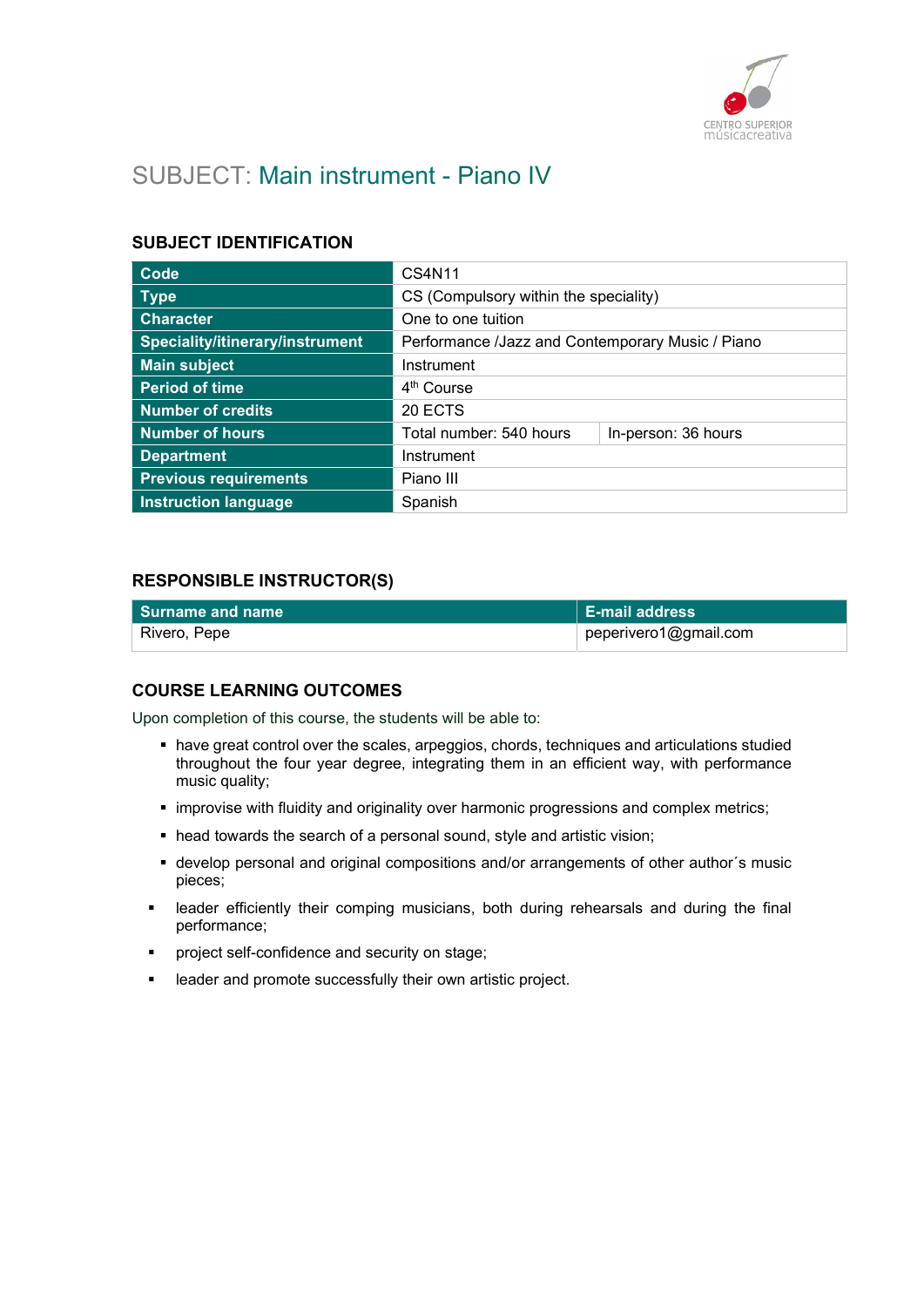

## COURSE CONTENT

| <b>Thematic block</b>                           | <b>Theme/ Repertoire</b>                                                                                                                                            |
|-------------------------------------------------|---------------------------------------------------------------------------------------------------------------------------------------------------------------------|
| I. Scales                                       | Command of all the scales studied throughout the previous<br>academic courses.                                                                                      |
| II. Chords                                      | Command of all the chords studied throughout the previous<br>academic courses.                                                                                      |
| III. Arpeggios                                  | Command of all the arpeggios studied throughout the previous<br>academic courses.                                                                                   |
| <b>IV. FDP Preparation</b>                      | Theme 1. Creative arrangements of already existing music pieces<br>and/or creation of personal themes for the final recital or the<br>recording of the student FDP. |
|                                                 | Theme 2. Monitoring and periodic feedback of the recordings of<br>the student's rehearsals                                                                          |
|                                                 | Theme 1. Performance of technical studies: melodic resources,<br>comping.                                                                                           |
| V. Repertoire performance                       | Theme 2. Music pieces performance.                                                                                                                                  |
|                                                 | Theme 3. Performance of melodies/solos transcriptions.                                                                                                              |
|                                                 | Theme 1. How to get your own sound                                                                                                                                  |
| VI. Personal style/sound<br>research            | Theme 2. References, examples, suggestions and advised<br>listening                                                                                                 |
| <b>VII. Reading</b>                             | Advanced first-sight reading practice: melodic, harmonic and<br>rhythmic                                                                                            |
|                                                 | Theme 1: Relation between scale and chord, playing and singing.                                                                                                     |
| VIII. Ear training applied to<br>the instrument | Theme 2: Transcriptions                                                                                                                                             |
|                                                 | Theme 3: Intervallic memorization of harmonic progressions.                                                                                                         |
|                                                 | Theme 1: Style, artistic personality                                                                                                                                |
| IX. - Concepts.                                 | Theme 2: Sound                                                                                                                                                      |
|                                                 | Theme 3: Tips and suggestions                                                                                                                                       |

# STUDENT´S STUDY HOURS PLANNING

| <b>Activity type</b>                                           | <b>Total hours</b> |
|----------------------------------------------------------------|--------------------|
| <b>Theoretic activities</b>                                    | 5 hours            |
| <b>Practice activities</b>                                     | 25 hours           |
| Other mandatory training activities (seminars, workshops etc.) | 4 hours            |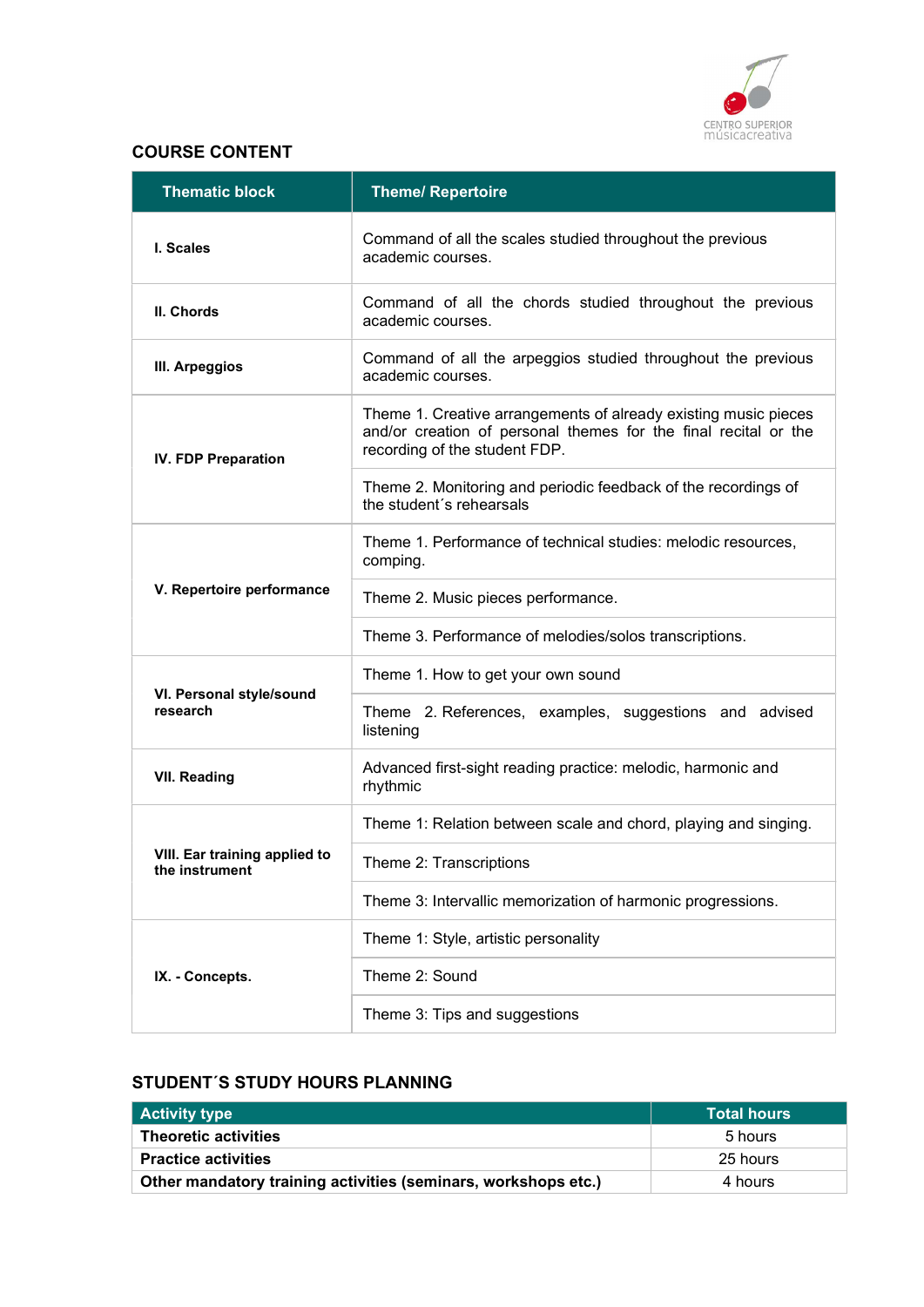

| <b>Test taking</b>              | 2 hours              |
|---------------------------------|----------------------|
| <b>Student self-study hours</b> | 484 hours            |
| <b>Practice preparation</b>     | 20 hours             |
| Total study hours               | $36+504 = 540$ hours |

## **METHODOLOGY**

| <b>Theoretical activities</b>                                                | Theoretical/conceptual explanations and analysis of different<br>examples coming from all the most relevant music styles.                                                                        |
|------------------------------------------------------------------------------|--------------------------------------------------------------------------------------------------------------------------------------------------------------------------------------------------|
| <b>Practical activities</b>                                                  | Practical application of what has been studied in class through<br>transcriptions, collective group intonation, performance with<br>instrument, sight-reading, rhythms and melodies composition. |
| <b>Other training mandatory</b><br>activities (workshops,<br>seminars, etc.) | Meet the Artists (MTA) sessions, concerts, rehearsals etc.                                                                                                                                       |

### ASSESSMENT TOOLS

| <b>Theoretical activities</b>                                                   | Participation: The students must actively participate in class, proving<br>interest and/or understanding of the content covered.<br>Continuous evaluation: The students must fulfil the requested<br>assignments during the whole academic course, proving research<br>ability and practice synthesis skills concerning theoretical concepts<br>linked to the performance. |
|---------------------------------------------------------------------------------|----------------------------------------------------------------------------------------------------------------------------------------------------------------------------------------------------------------------------------------------------------------------------------------------------------------------------------------------------------------------------|
|                                                                                 | Participation: The students must actively participate in class, proving<br>interest and/or understanding of the content covered.<br>Continuous evaluation: The students must fulfil the requested practical                                                                                                                                                                |
| <b>Practical activities</b>                                                     | assignments during the whole academic course based on to team-<br>work dynamics and also prove writing and oral skills, beside<br>performing skills.                                                                                                                                                                                                                       |
|                                                                                 | Performance exams: The students must take at least two exams<br>during the academic course in order to show the practical skills<br>acquired and the practical assimilation of the course contents,<br>following the tests instructions.                                                                                                                                   |
| <b>Other educational mandatory</b><br>activities (workshops,<br>seminars, etc.) | Participation: The students must actively participate in the different<br>relevant events as considered by the instructor or by the degree<br>coordinators.                                                                                                                                                                                                                |

## ASSESSMENT CRITERIA

i.

|                        | To reasonably apply a conceptual/theoretical framework to the                                                                     |
|------------------------|-----------------------------------------------------------------------------------------------------------------------------------|
| Theoretical activities | performance and analyse consequently examples from the most<br>relevant music styles and the corresponding performing techniques. |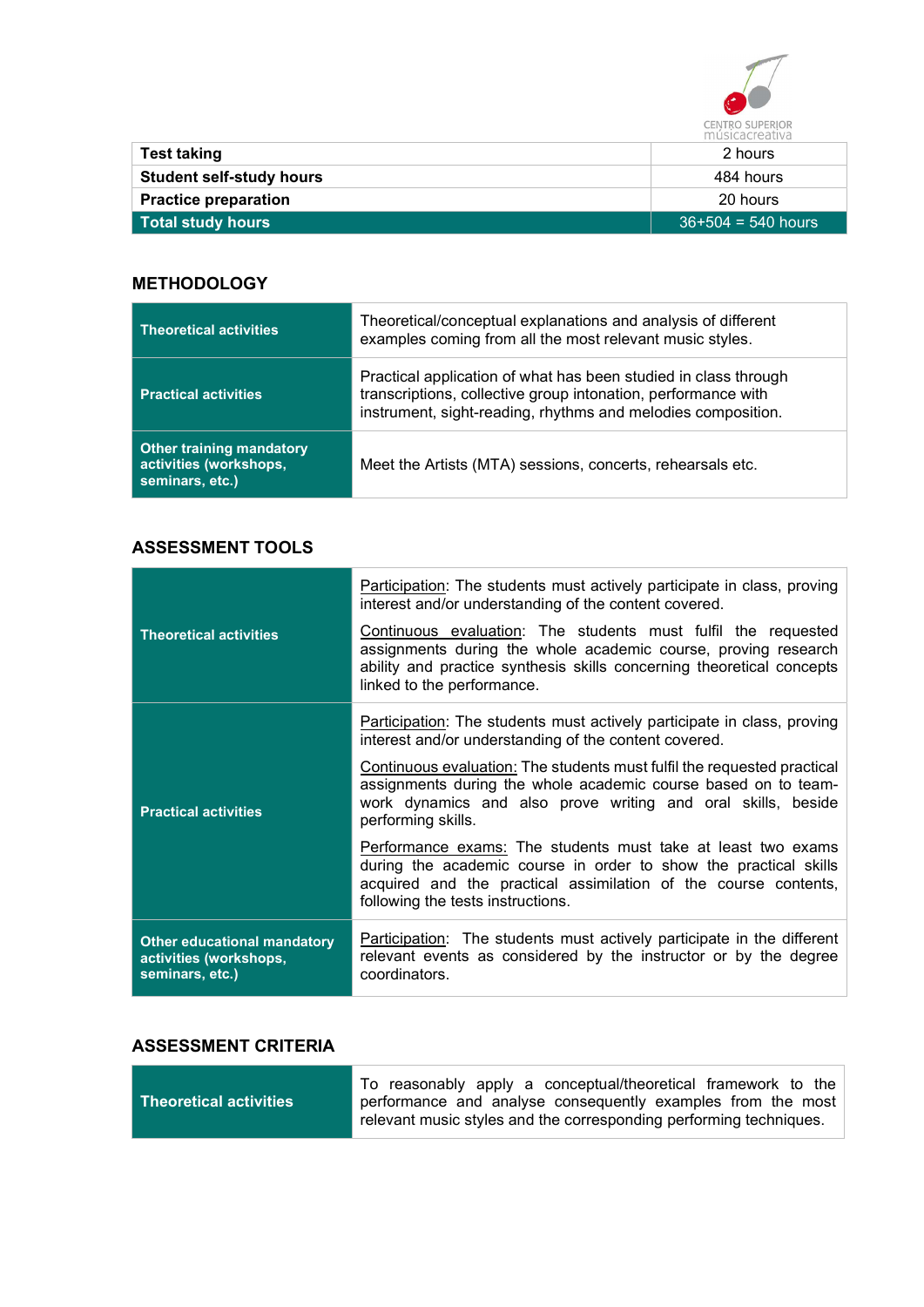

| <b>Practical activities</b>     | To prove technical and performing skills through performing tests and<br>through technical, sight-reading and improvisation exercises that will<br>enable the identification of problematics and the improvement and<br>development of new tools. |
|---------------------------------|---------------------------------------------------------------------------------------------------------------------------------------------------------------------------------------------------------------------------------------------------|
| <b>Other training mandatory</b> | To attend and participate in the relevant events for their education                                                                                                                                                                              |
| activities (workshops,          | (Meet the artists sessions, invited professors sessions, concerts and                                                                                                                                                                             |
| seminars, etc.)                 | rehearsals)                                                                                                                                                                                                                                       |

### GRADE DETERMINATION SYSTEM

#### Grade determination system in continuous assessment

|                       | Grade percentage |
|-----------------------|------------------|
| Continuous assessment | 20%              |
| Mid-term exam         | 30%              |
| Final exam            | 50%              |
| Total                 | 100%             |

#### Grade determination system in cases of loss of continuous assessment right

|            | <b>Grade percentage</b> |
|------------|-------------------------|
| Final exam | 80%                     |
| Total      | 80%                     |

#### Grade determination system for the extraordinary assessment call

|             | <b>Grade percentage</b> |
|-------------|-------------------------|
| Retake exam | 100%                    |
| Total       | 100%                    |

#### Grade determination system for students with disabilities

In principle, the grade determination system for students with disabilities will be carried out following the criteria set for the rest of the students, ensuring equal opportunities and conditions for all the students. However, if necessary, the instructor in charge will consider the type of disability of the concerned student. Should the situation apply, the assessment conditions will be adapted in accordance to the limitations of the corresponding disability.

These considerations will be established once the concerned student enrols in the corresponding courses. For the official records, the student and/or the student representative will be requested to present the corresponding disability report for the official accreditation.

|                       | Grade percentage |
|-----------------------|------------------|
| Continuous evaluation | 20%              |
| Mid-term exam         | 30%              |
| Final exam            | 50%              |
| Total                 | 100%             |